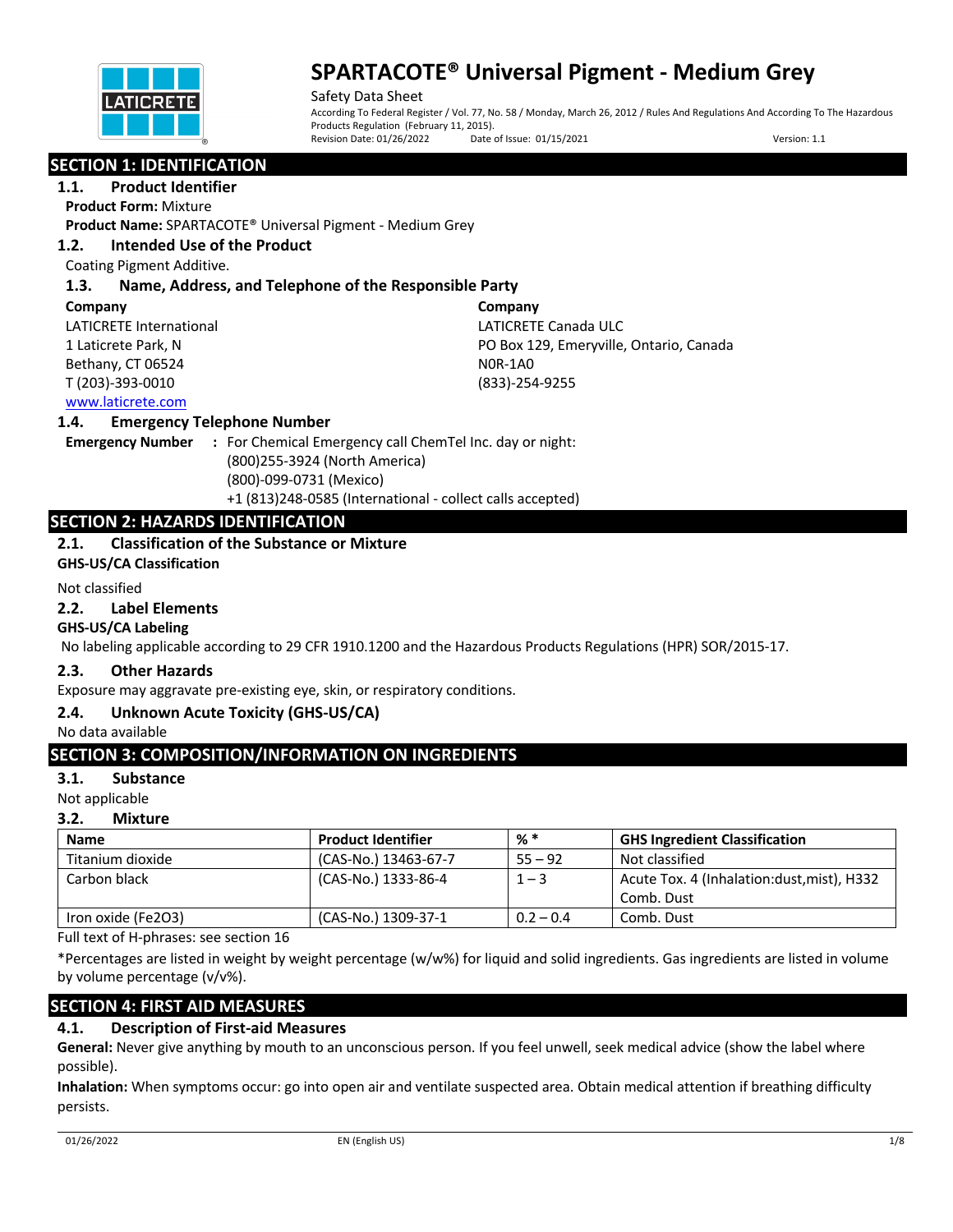#### Safety Data Sheet

According To Federal Register / Vol. 77, No. 58 / Monday, March 26, 2012 / Rules And Regulations And According To The Hazardous Products Regulation (February 11, 2015).

**Skin Contact:** Remove contaminated clothing. Drench affected area with water for at least 5 minutes. Obtain medical attention if irritation develops or persists.

**Eye Contact:** Rinse cautiously with water for at least 5 minutes. Remove contact lenses, if present and easy to do. Continue rinsing. Obtain medical attention if irritation develops or persists.

**Ingestion:** Rinse mouth. Do NOT induce vomiting. Obtain medical attention.

## **4.2. Most Important Symptoms and Effects Both Acute and Delayed**

**General:** Not expected to present a significant hazard under anticipated conditions of normal use.

**Inhalation:** Prolonged exposure may cause irritation.

**Skin Contact:** Prolonged exposure may cause skin irritation.

**Eye Contact:** May cause slight irritation to eyes.

**Ingestion:** Ingestion may cause adverse effects.

**Chronic Symptoms:** None expected under normal conditions of use. However, titanium dioxide and carbon black are dissolved in liquid and are likely not to become airborne. Thus, the hazards usually associated are not applicable to this product.

## **4.3. Indication of Any Immediate Medical Attention and Special Treatment Needed**

If exposed or concerned, get medical advice and attention. If medical advice is needed, have product container or label at hand.

## **SECTION 5: FIRE-FIGHTING MEASURES**

## **5.1. Extinguishing Media**

Suitable Extinguishing Media: Water spray, fog, carbon dioxide (CO<sub>2</sub>), alcohol-resistant foam, or dry chemical. **Unsuitable Extinguishing Media:** Do not use a heavy water stream. Use of heavy stream of water may spread fire.

#### **5.2. Special Hazards Arising From the Substance or Mixture**

**Fire Hazard:** Not considered flammable but may burn at high temperatures.

**Explosion Hazard:** Product is not explosive.

**Reactivity:** Hazardous reactions will not occur under normal conditions.

#### **5.3. Advice for Firefighters**

**Precautionary Measures Fire:** Exercise caution when fighting any chemical fire.

**Firefighting Instructions:** Use water spray or fog for cooling exposed containers.

**Protection During Firefighting:** Do not enter fire area without proper protective equipment, including respiratory protection.

Hazardous Combustion Products: Metal oxide fumes. Carbon oxides (CO, CO<sub>2</sub>).

**Other Information:** Do not allow run-off from fire fighting to enter drains or water courses.

## **5.4. Reference to Other Sections**

#### Refer to Section 9 for flammability properties.

## **SECTION 6: ACCIDENTAL RELEASE MEASURES**

## **6.1. Personal Precautions, Protective Equipment and Emergency Procedures**

**General Measures:** Avoid breathing (vapor, mist, spray). Avoid prolonged contact with eyes, skin and clothing.

#### **6.1.1. For Non-Emergency Personnel**

**Protective Equipment:** Use appropriate personal protective equipment (PPE).

**Emergency Procedures:** Evacuate unnecessary personnel.

#### **6.1.2. For Emergency Personnel**

**Protective Equipment:** Equip cleanup crew with proper protection.

**Emergency Procedures:** Upon arrival at the scene, a first responder is expected to recognize the presence of dangerous goods, protect oneself and the public, secure the area, and call for the assistance of trained personnel as soon as conditions permit. Ventilate area.

## **6.2. Environmental Precautions**

Prevent entry to sewers and public waters. Avoid release to the environment.

## **6.3. Methods and Materials for Containment and Cleaning Up**

**For Containment:** Contain any spills with dikes or absorbents to prevent migration and entry into sewers or streams.

**Methods for Cleaning Up:** Clean up spills immediately and dispose of waste safely. Transfer spilled material to a suitable container for disposal. Contact competent authorities after a spill. Avoid the use of Cellulose, Mineral, and Clay-Based absorbents.

#### **6.4. Reference to Other Sections**

See Section 8 for exposure controls and personal protection and Section 13 for disposal considerations.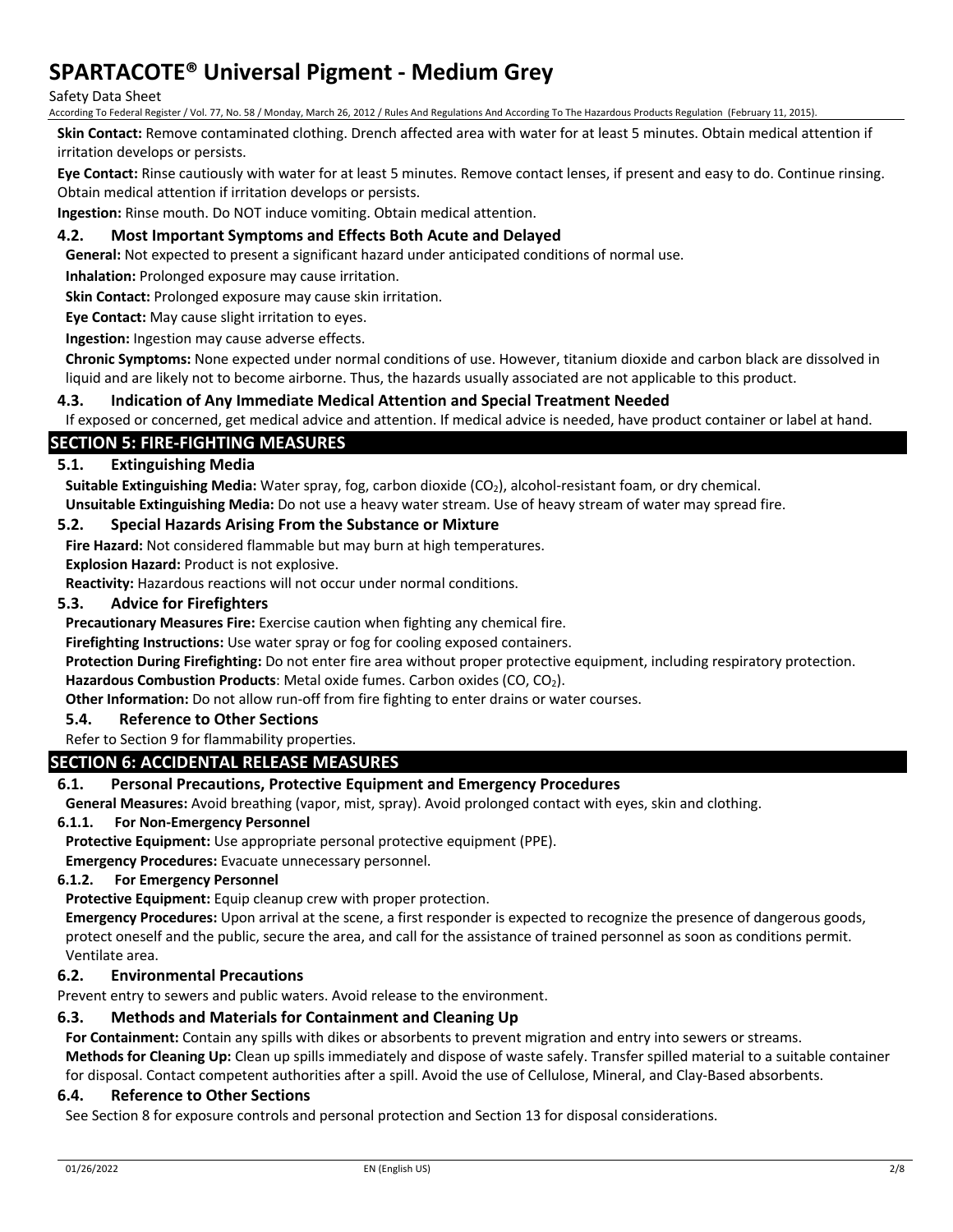Safety Data Sheet

According To Federal Register / Vol. 77, No. 58 / Monday, March 26, 2012 / Rules And Regulations And According To The Hazardous Products Regulation (February 11, 2015).

## **SECTION 7: HANDLING AND STORAGE**

## **7.1. Precautions for Safe Handling**

**Additional Hazards When Processed:** Iron oxide present in this product may become unstable at temperatures above 120°F (49°C) and slowly auto-oxide to Fe<sub>2</sub>O<sub>3</sub> to release additional heat which could be sufficient to cause combustible materials to ignite.

**Precautions for Safe Handling:** Wash hands and other exposed areas with mild soap and water before eating, drinking or smoking and when leaving work. Avoid breathing vapors, mist, spray. Avoid contact with skin, eyes and clothing.

## **Hygiene Measures:** Handle in accordance with good industrial hygiene and safety procedures. **7.2. Conditions for Safe Storage, Including Any Incompatibilities**

**Technical Measures:** Comply with applicable regulations.

**Storage Conditions:** Keep container closed when not in use. Store in a dry, cool place. Keep/Store away from direct sunlight, extremely high or low temperatures and incompatible materials.

**Incompatible Materials:** Alkali metals. Strong acids, strong bases, strong oxidizers and reducing agents.

## **7.3. Specific End Use(s)**

Coating Pigment Additive.

## **SECTION 8: EXPOSURE CONTROLS/PERSONAL PROTECTION**

## **8.1. Control Parameters**

For substances listed in section 3 that are not listed here, there are no established exposure limits from the manufacturer, supplier, importer, or the appropriate advisory agency including: ACGIH (TLV), AIHA (WEEL), NIOSH (REL), OSHA (PEL), or Canadian provincial governments.

| Titanium dioxide (13463-67-7)      |                                      |                                                                  |  |
|------------------------------------|--------------------------------------|------------------------------------------------------------------|--|
| <b>USA ACGIH</b>                   | ACGIH TWA $(mg/m3)$                  | $10 \text{ mg/m}^3$                                              |  |
| <b>USA ACGIH</b>                   | <b>ACGIH chemical category</b>       | Not Classifiable as a Human Carcinogen                           |  |
| <b>USA OSHA</b>                    | OSHA PEL (TWA) (mg/m <sup>3</sup> )  | 15 mg/m <sup>3</sup> (total dust)                                |  |
| <b>USA NIOSH</b>                   | NIOSH REL (TWA) (mg/m <sup>3</sup> ) | 2.4 mg/m <sup>3</sup> (CIB 63-fine)                              |  |
|                                    |                                      | 0.3 mg/m <sup>3</sup> (CIB 63-ultrafine, including engineered    |  |
|                                    |                                      | nanoscale)                                                       |  |
| <b>USA IDLH</b>                    | US IDLH $(mg/m3)$                    | 5000 mg/m <sup>3</sup>                                           |  |
| <b>Alberta</b>                     | OEL TWA (mg/m <sup>3</sup> )         | $10 \text{ mg/m}^3$                                              |  |
| <b>British Columbia</b>            | OEL TWA (mg/m <sup>3</sup> )         | 10 mg/m $3$ (total dust)                                         |  |
|                                    |                                      | 3 mg/m <sup>3</sup> (respirable fraction)                        |  |
| <b>Manitoba</b>                    | OEL TWA (mg/m <sup>3</sup> )         | $10 \text{ mg/m}^3$                                              |  |
| <b>New Brunswick</b>               | OEL TWA (mg/m <sup>3</sup> )         | $10 \text{ mg/m}^3$                                              |  |
| <b>Newfoundland &amp; Labrador</b> | OEL TWA (mg/m <sup>3</sup> )         | 10 mg/m $3$                                                      |  |
| <b>Nova Scotia</b>                 | OEL TWA (mg/m <sup>3</sup> )         | 10 mg/m $3$                                                      |  |
| <b>Nunavut</b>                     | OEL STEL (mg/m <sup>3</sup> )        | 20 mg/m $3$                                                      |  |
| <b>Nunavut</b>                     | OEL TWA (mg/m <sup>3</sup> )         | $10 \text{ mg/m}^3$                                              |  |
| <b>Northwest Territories</b>       | OEL STEL (mg/m <sup>3</sup> )        | 20 mg/m $3$                                                      |  |
| <b>Northwest Territories</b>       | OEL TWA (mg/m <sup>3</sup> )         | $10 \text{ mg/m}^3$                                              |  |
| Ontario                            | OEL TWA (mg/m <sup>3</sup> )         | 10 mg/m $3$                                                      |  |
| <b>Prince Edward Island</b>        | OEL TWA (mg/m <sup>3</sup> )         | 10 mg/ $m3$                                                      |  |
| Québec                             | VEMP ( $mg/m3$ )                     | 10 mg/m <sup>3</sup> (containing no Asbestos and <1% Crystalline |  |
|                                    |                                      | silica-total dust)                                               |  |
| Saskatchewan                       | OEL STEL (mg/m <sup>3</sup> )        | $20 \text{ mg/m}^3$                                              |  |
| Saskatchewan                       | OEL TWA (mg/m <sup>3</sup> )         | 10 mg/m $3$                                                      |  |
| Yukon                              | OEL STEL (mg/m <sup>3</sup> )        | 20 mg/m $3$                                                      |  |
| Yukon                              | OEL TWA (mg/m <sup>3</sup> )         | 30 mppcf                                                         |  |
|                                    |                                      | $10 \text{ mg/m}^3$                                              |  |
| Carbon black (1333-86-4)           |                                      |                                                                  |  |
| <b>USA ACGIH</b>                   | ACGIH TWA $(mg/m3)$                  | 3 mg/m <sup>3</sup> (inhalable particulate matter)               |  |
| <b>USA ACGIH</b>                   | <b>ACGIH chemical category</b>       | Confirmed Animal Carcinogen with Unknown Relevance to            |  |
|                                    |                                      | <b>Humans</b>                                                    |  |
| <b>USA OSHA</b>                    | OSHA PEL (TWA) (mg/m <sup>3</sup> )  | 3.5 mg/ $m3$                                                     |  |
| 01/26/2022                         | EN (English US)                      | 3/8                                                              |  |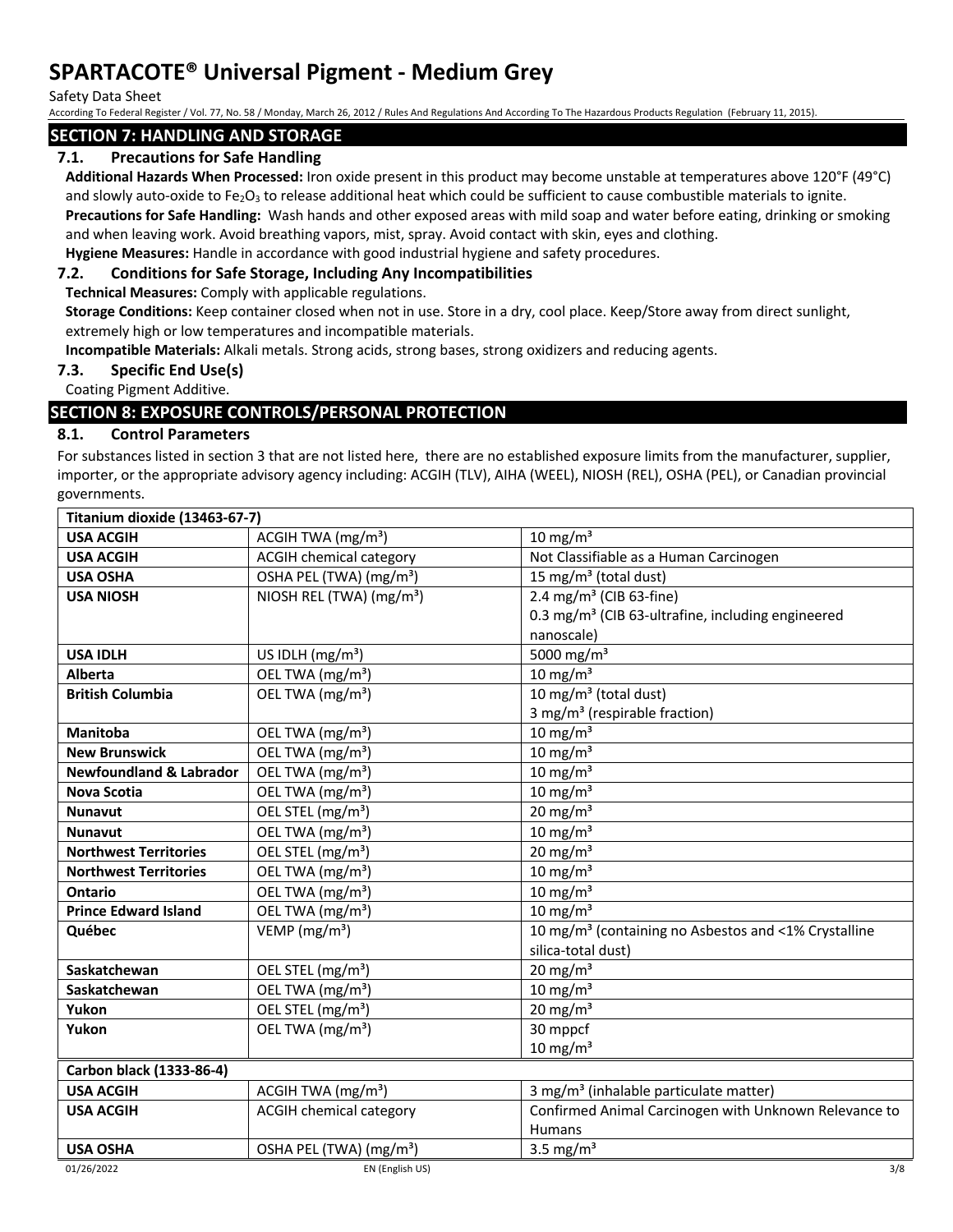Safety Data Sheet

According To Federal Register / Vol. 77, No. 58 / Monday, March 26, 2012 / Rules And Regulations And According To The Hazardous Products Regulation (February 11, 2015).

| <b>USA NIOSH</b>                   | NIOSH REL (TWA) (mg/m <sup>3</sup> ) | 3.5 mg/ $m3$                                                                         |  |
|------------------------------------|--------------------------------------|--------------------------------------------------------------------------------------|--|
|                                    |                                      | 0.1 mg/m <sup>3</sup> (Carbon black in presence of Polycyclic aromatic               |  |
|                                    |                                      | hydrocarbons)                                                                        |  |
| <b>USA IDLH</b>                    | US IDLH $(mg/m3)$                    | 1750 mg/m <sup>3</sup>                                                               |  |
| <b>Alberta</b>                     | OEL TWA (mg/m <sup>3</sup> )         | 3.5 mg/ $m3$                                                                         |  |
| <b>British Columbia</b>            | OEL TWA (mg/m <sup>3</sup> )         | 3 mg/m <sup>3</sup> (inhalable)                                                      |  |
| Manitoba                           | OEL TWA (mg/m <sup>3</sup> )         | 3 mg/m <sup>3</sup> (inhalable particulate matter)                                   |  |
| <b>New Brunswick</b>               | OEL TWA (mg/m <sup>3</sup> )         | 3.5 mg/ $m3$                                                                         |  |
| <b>Newfoundland &amp; Labrador</b> | OEL TWA (mg/m <sup>3</sup> )         | 3 mg/m <sup>3</sup> (inhalable particulate matter)                                   |  |
| <b>Nova Scotia</b>                 | OEL TWA (mg/m <sup>3</sup> )         | 3 mg/m <sup>3</sup> (inhalable particulate matter)                                   |  |
| <b>Nunavut</b>                     | OEL STEL (mg/m <sup>3</sup> )        | 7 mg/m $3$                                                                           |  |
| <b>Nunavut</b>                     | OEL TWA (mg/m <sup>3</sup> )         | 3.5 mg/ $m3$                                                                         |  |
| <b>Northwest Territories</b>       | OEL STEL (mg/m <sup>3</sup> )        | 7 mg/m $3$                                                                           |  |
| <b>Northwest Territories</b>       | OEL TWA (mg/m <sup>3</sup> )         | 3.5 mg/ $m3$                                                                         |  |
| <b>Ontario</b>                     | OEL TWA (mg/m <sup>3</sup> )         | 3 mg/m <sup>3</sup> (inhalable particulate matter)                                   |  |
| <b>Prince Edward Island</b>        | OEL TWA (mg/m <sup>3</sup> )         | 3 mg/m <sup>3</sup> (inhalable particulate matter)                                   |  |
| Québec                             | VEMP ( $mg/m3$ )                     | 3 mg/m <sup>3</sup> (inhalable dust)                                                 |  |
| Saskatchewan                       | OEL STEL (mg/m <sup>3</sup> )        | 7 mg/m $3$                                                                           |  |
| Saskatchewan                       | OEL TWA (mg/m <sup>3</sup> )         | 3.5 mg/ $m3$                                                                         |  |
| Yukon                              | OEL STEL (mg/m <sup>3</sup> )        | 7 mg/m $3$                                                                           |  |
| Yukon                              | OEL TWA (mg/m <sup>3</sup> )         | 3.5 mg/ $m3$                                                                         |  |
| Iron oxide (Fe2O3) (1309-37-1)     |                                      |                                                                                      |  |
| <b>USA ACGIH</b>                   | ACGIH TWA (mg/m <sup>3</sup> )       | 5 mg/m <sup>3</sup> (respirable particulate matter)                                  |  |
| <b>USA ACGIH</b>                   | <b>ACGIH chemical category</b>       | Not Classifiable as a Human Carcinogen                                               |  |
| <b>USA OSHA</b>                    | OSHA PEL (TWA) (mg/m <sup>3</sup> )  | 10 mg/m <sup>3</sup> (fume)                                                          |  |
|                                    |                                      | 15 mg/m <sup>3</sup> (total dust (Rouge)                                             |  |
|                                    |                                      | 5 mg/m <sup>3</sup> (respirable fraction (Rouge)                                     |  |
| <b>USA NIOSH</b>                   | NIOSH REL (TWA) (mg/m <sup>3</sup> ) | 5 mg/m <sup>3</sup> (dust and fume)                                                  |  |
| <b>USA IDLH</b>                    | US IDLH (mg/m <sup>3</sup> )         | 2500 mg/m <sup>3</sup> (dust and fume)                                               |  |
| Alberta                            | OEL TWA (mg/m <sup>3</sup> )         | 5 mg/m <sup>3</sup> (respirable)                                                     |  |
| <b>British Columbia</b>            | OEL STEL (mg/m <sup>3</sup> )        | 10 mg/m $3$ (fume)                                                                   |  |
| <b>British Columbia</b>            | OEL TWA (mg/m <sup>3</sup> )         | 10 mg/m <sup>3</sup> (regulated under Rouge-total particulate                        |  |
|                                    |                                      | (Rouge)                                                                              |  |
|                                    |                                      | 3 mg/m <sup>3</sup> (regulated under Rouge: particulate matter                       |  |
|                                    |                                      | containing no Asbestos and <1% Crystalline silica-                                   |  |
|                                    |                                      | respirable particulate (Rouge)                                                       |  |
|                                    |                                      | 5 mg/m <sup>3</sup> (dust and fume)                                                  |  |
| Manitoba                           | OEL TWA (mg/m <sup>3</sup> )         | 5 mg/m <sup>3</sup> (respirable particulate matter)                                  |  |
| <b>New Brunswick</b>               | OEL TWA (mg/m <sup>3</sup> )         | 5 mg/m <sup>3</sup> (particulate matter containing no Asbestos and                   |  |
|                                    |                                      | <1% Crystalline silica, dust and fume)                                               |  |
|                                    |                                      | 10 mg/m <sup>3</sup> (regulated under Rouge-particulate matter                       |  |
|                                    |                                      | containing no Asbestos and <1% Crystalline silica)                                   |  |
| <b>Newfoundland &amp; Labrador</b> | OEL TWA (mg/m <sup>3</sup> )         | 5 mg/m <sup>3</sup> (respirable particulate matter)                                  |  |
| Nova Scotia                        | OEL TWA (mg/m <sup>3</sup> )         | 5 mg/m <sup>3</sup> (respirable particulate matter)                                  |  |
| Nunavut                            | OEL STEL (mg/m <sup>3</sup> )        | 10 mg/m <sup>3</sup> (dust and fume)<br>20 mg/m <sup>3</sup> (regulated under Rouge) |  |
|                                    | OEL TWA (mg/m <sup>3</sup> )         | 5 mg/m <sup>3</sup> (dust and fume)                                                  |  |
| Nunavut                            |                                      | 10 mg/m <sup>3</sup> (regulated under Rouge)                                         |  |
| <b>Northwest Territories</b>       | OEL STEL (mg/m <sup>3</sup> )        | 10 mg/m <sup>3</sup> (dust and fume)                                                 |  |
|                                    |                                      | 20 mg/m <sup>3</sup> (regulated under Rouge)                                         |  |
| <b>Northwest Territories</b>       | OEL TWA (mg/m <sup>3</sup> )         | 5 mg/m <sup>3</sup> (dust and fume)                                                  |  |
|                                    |                                      |                                                                                      |  |
|                                    |                                      | 10 mg/m <sup>3</sup> (regulated under Rouge)                                         |  |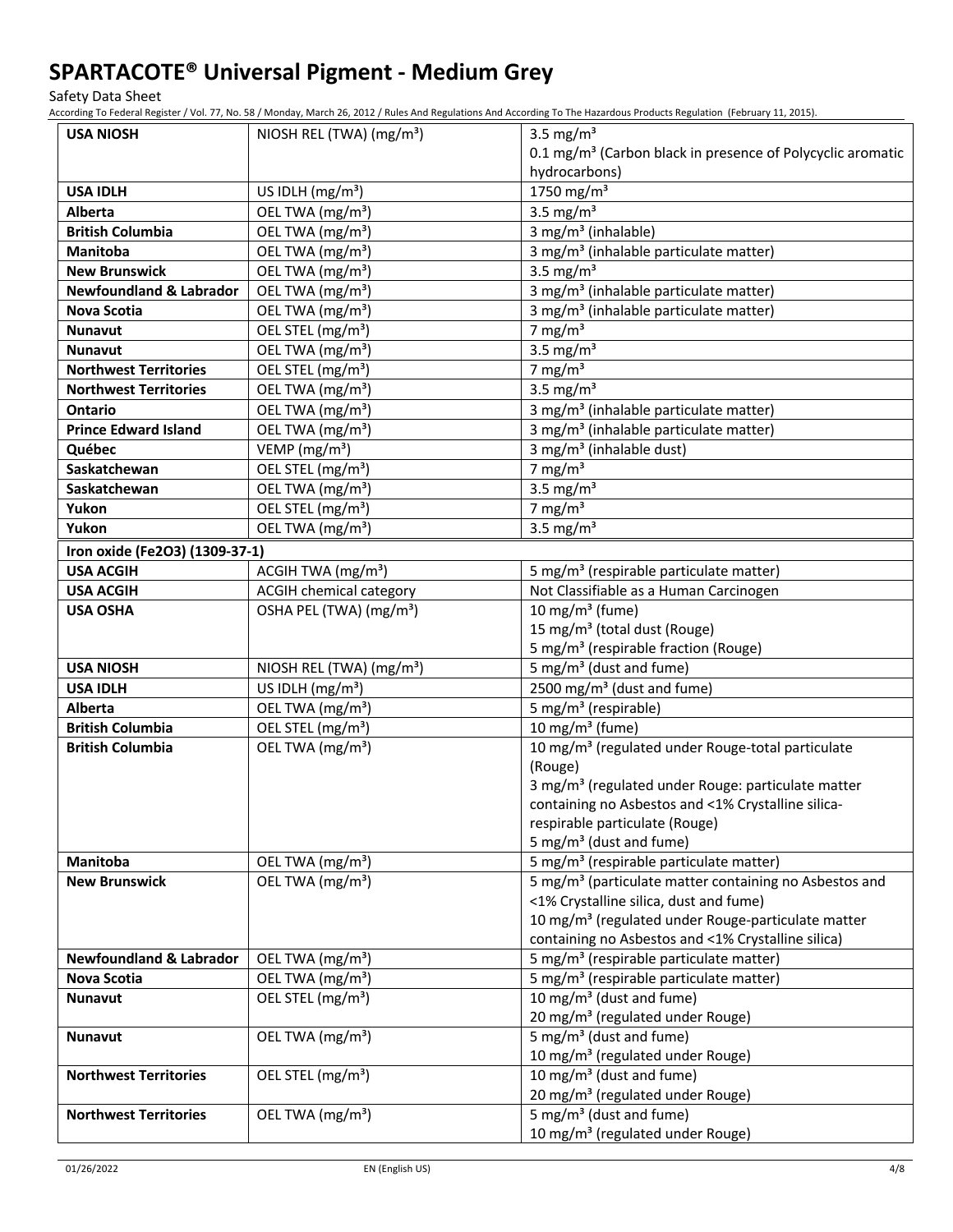Safety Data Sheet

According To Federal Register / Vol. 77, No. 58 / Monday, March 26, 2012 / Rules And Regulations And According To The Hazardous Products Regulation (February 11, 2015).

| <b>Ontario</b>              | OEL TWA (mg/m <sup>3</sup> ) | 5 mg/m <sup>3</sup> (respirable particulate matter)              |
|-----------------------------|------------------------------|------------------------------------------------------------------|
| <b>Prince Edward Island</b> | OEL TWA (mg/m <sup>3</sup> ) | 5 mg/m <sup>3</sup> (respirable particulate matter)              |
| Québec                      | VEMP ( $mg/m3$ )             | 5 mg/m <sup>3</sup> (dust and fume)                              |
|                             |                              | 10 mg/m <sup>3</sup> (containing no Asbestos and <1% Crystalline |
|                             |                              | silica, regulated under Rouge-total dust)                        |
| Saskatchewan                | OEL STEL $(mg/m3)$           | 10 mg/m <sup>3</sup> (dust and fume)                             |
|                             |                              | 20 mg/m <sup>3</sup> (regulated under Rouge)                     |
| Saskatchewan                | OEL TWA $(mg/m3)$            | 5 mg/m <sup>3</sup> (dust and fume)                              |
|                             |                              | 10 mg/m <sup>3</sup> (regulated under Rouge)                     |
| Yukon                       | OEL STEL $(mg/m3)$           | 10 mg/m <sup>3</sup> (fume)                                      |
|                             |                              | 20 mg/m <sup>3</sup> (regulated under Rouge)                     |
| Yukon                       | OEL TWA $(mg/m3)$            | 5 mg/m <sup>3</sup> (fume)                                       |
|                             |                              | 30 mppcf (regulated under Rouge)                                 |
|                             |                              | 10 mg/m <sup>3</sup> (regulated under Rouge)                     |

## **8.2. Exposure Controls**

**Appropriate Engineering Controls:** Suitable eye/body wash equipment should be available in the vicinity of any potential exposure. Ensure adequate ventilation, especially in confined areas. Ensure all national/local regulations are observed.

**Personal Protective Equipment:** Gloves. Protective clothing. Protective goggles.



**Materials for Protective Clothing:** Chemically resistant materials and fabrics.

**Hand Protection:** Wear protective gloves.

**Eye and Face Protection:** Chemical safety goggles.

**Skin and Body Protection:** Wear suitable protective clothing.

**Respiratory Protection:** If exposure limits are exceeded or irritation is experienced, approved respiratory protection should be worn. In case of inadequate ventilation, oxygen deficient atmosphere, or where exposure levels are not known wear approved respiratory protection.

**Other Information:** When using, do not eat, drink or smoke.

## **SECTION 9: PHYSICAL AND CHEMICAL PROPERTIES**

| <b>Information on Basic Physical and Chemical Properties</b><br>9.1. |                |                |
|----------------------------------------------------------------------|----------------|----------------|
| <b>Physical State</b>                                                |                | Liquid         |
| Appearance                                                           | $\ddot{\cdot}$ | Medium Grey    |
| Odor                                                                 | :              | Not available  |
| <b>Odor Threshold</b>                                                |                | Not available  |
| рH                                                                   |                | Not available  |
| <b>Evaporation Rate</b>                                              |                | Not available  |
| <b>Melting Point</b>                                                 | $\ddot{\cdot}$ | Not available  |
| <b>Freezing Point</b>                                                |                | Not available  |
| <b>Boiling Point</b>                                                 |                | Not available  |
| <b>Flash Point</b>                                                   |                | Not available  |
| <b>Auto-ignition Temperature</b>                                     | $\cdot$        | Not available  |
| <b>Decomposition Temperature</b>                                     | $\ddot{\cdot}$ | Not available  |
| Flammability (solid, gas)                                            |                | Not applicable |
| Lower Flammable Limit                                                |                | Not available  |
| <b>Upper Flammable Limit</b>                                         |                | Not available  |
| <b>Vapor Pressure</b>                                                | $\ddot{\cdot}$ | Not available  |
| Relative Vapor Density at 20°C                                       | $\ddot{\cdot}$ | Not available  |
| <b>Relative Density</b>                                              |                | Not available  |
| <b>Specific Gravity</b>                                              |                | 1.955 - 1.980  |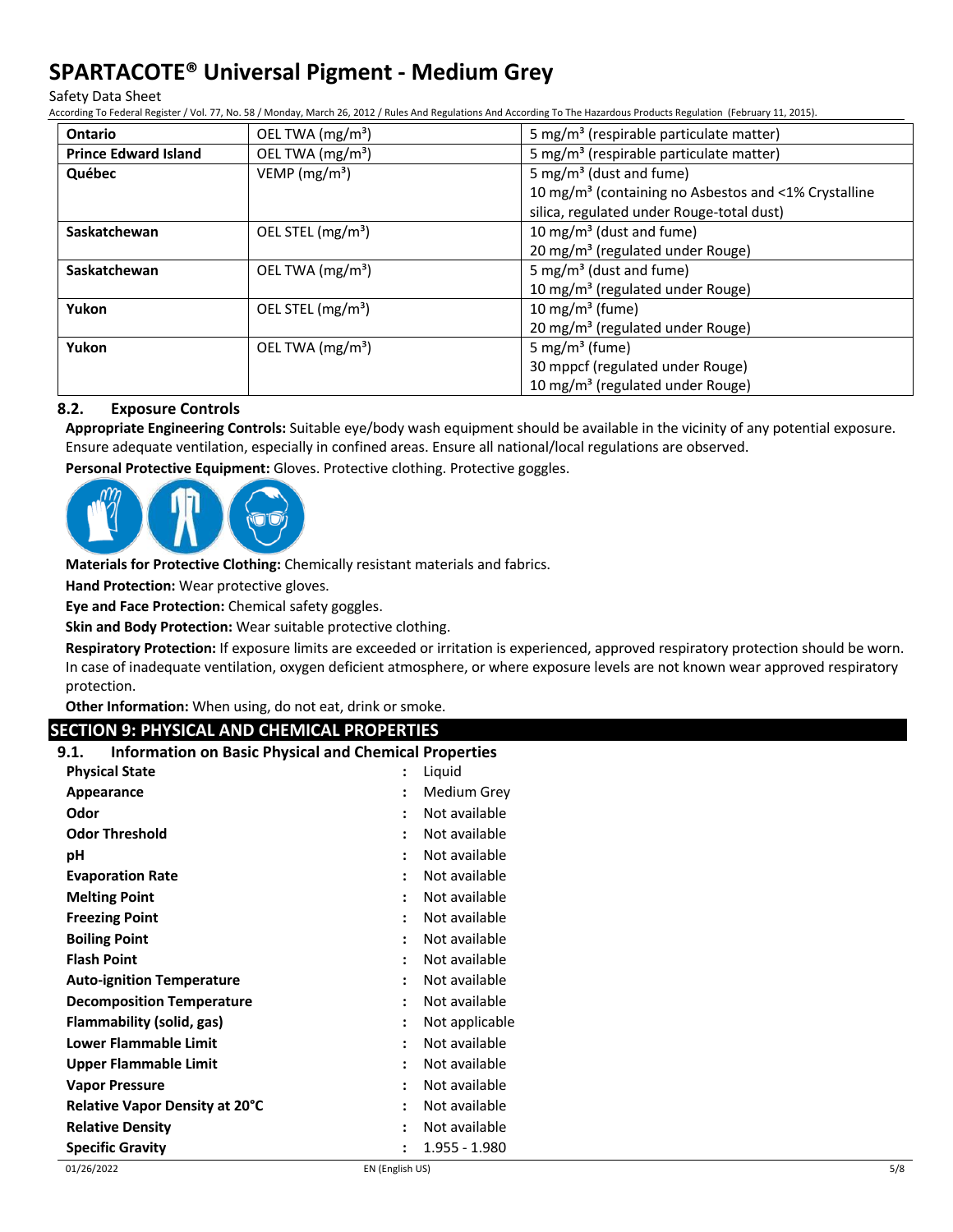Safety Data Sheet

According To Federal Register / Vol. 77, No. 58 / Monday, March 26, 2012 / Rules And Regulations And According To The Hazardous Products Regulation (February 11, 2015).

- **Solubility :** Water: Insoluble
- **Partition Coefficient: N-Octanol/Water :** Not available
- 
- **Viscosity :** Not available

## **SECTION 10: STABILITY AND REACTIVITY**

**10.1. Reactivity:** Hazardous reactions will not occur under normal conditions.

**10.2. Chemical Stability:** Stable under recommended handling and storage conditions (see section 7).

**10.3. Possibility of Hazardous Reactions:** Hazardous polymerization will not occur.

**10.4. Conditions to Avoid:** Direct sunlight, extremely high or low temperatures, and incompatible materials.

**10.5. Incompatible Materials:** Alkali metals. Strong acids, strong bases, strong oxidizers and reducing agents.

**10.6. Hazardous Decomposition Products:** Thermal decomposition may produce: Carbon oxides (CO, CO<sub>2</sub>). Metal oxides.

## **SECTION 11: TOXICOLOGICAL INFORMATION**

## **11.1. Information on Toxicological Effects - Product**

**Acute Toxicity (Oral):** Not classified

**Acute Toxicity (Dermal):** Not classified

**Acute Toxicity (Inhalation):** Not classified

**LD50 and LC50 Data:** Not available

**Skin Corrosion/Irritation:** Not classified

**Eye Damage/Irritation:** Not classified

**Respiratory or Skin Sensitization:** Not classified

**Germ Cell Mutagenicity:** Not classified

**Carcinogenicity:** Not classified

**Specific Target Organ Toxicity (Repeated Exposure):** Not classified.

**Reproductive Toxicity:** Not classified

**Specific Target Organ Toxicity (Single Exposure):** Not classified

**Aspiration Hazard:** Not classified

**Symptoms/Injuries After Inhalation:** Prolonged exposure may cause irritation.

**Symptoms/Injuries After Skin Contact:** Prolonged exposure may cause skin irritation.

**Symptoms/Injuries After Eye Contact:** May cause slight irritation to eyes.

**Symptoms/Injuries After Ingestion:** Ingestion may cause adverse effects.

**Chronic Symptoms:** None expected under normal conditions of use. However, titanium dioxide and carbon black are dissolved in liquid and are likely not to become airborne. Thus, the hazards usually associated are not applicable to this product.

## **11.2. Information on Toxicological Effects - Ingredient(s)**

## **LD50 and LC50 Data:**

| $>10000$ mg/kg<br>LD50 Oral Rat                                                                   |  |
|---------------------------------------------------------------------------------------------------|--|
|                                                                                                   |  |
| Carbon black (1333-86-4)                                                                          |  |
| > 8000 mg/kg<br>LD50 Oral Rat                                                                     |  |
| $>$ 4.6 mg/m <sup>3</sup> (Exposure time: 4 h)<br><b>LC50 Inhalation Rat</b>                      |  |
| ATE US/CA (dust, mist)<br>1.50 mg/l/4h                                                            |  |
| Iron oxide (Fe2O3) (1309-37-1)                                                                    |  |
| $>10000$ mg/kg<br><b>LD50 Oral Rat</b>                                                            |  |
| Titanium dioxide (13463-67-7)                                                                     |  |
| 2B<br><b>IARC Group</b>                                                                           |  |
| <b>OSHA Hazard Communication Carcinogen List</b><br>In OSHA Hazard Communication Carcinogen list. |  |
| Carbon black (1333-86-4)                                                                          |  |
| 2B<br><b>IARC Group</b>                                                                           |  |
| <b>OSHA Hazard Communication Carcinogen List</b><br>In OSHA Hazard Communication Carcinogen list. |  |
| Iron oxide (Fe2O3) (1309-37-1)                                                                    |  |
| 3<br><b>IARC Group</b>                                                                            |  |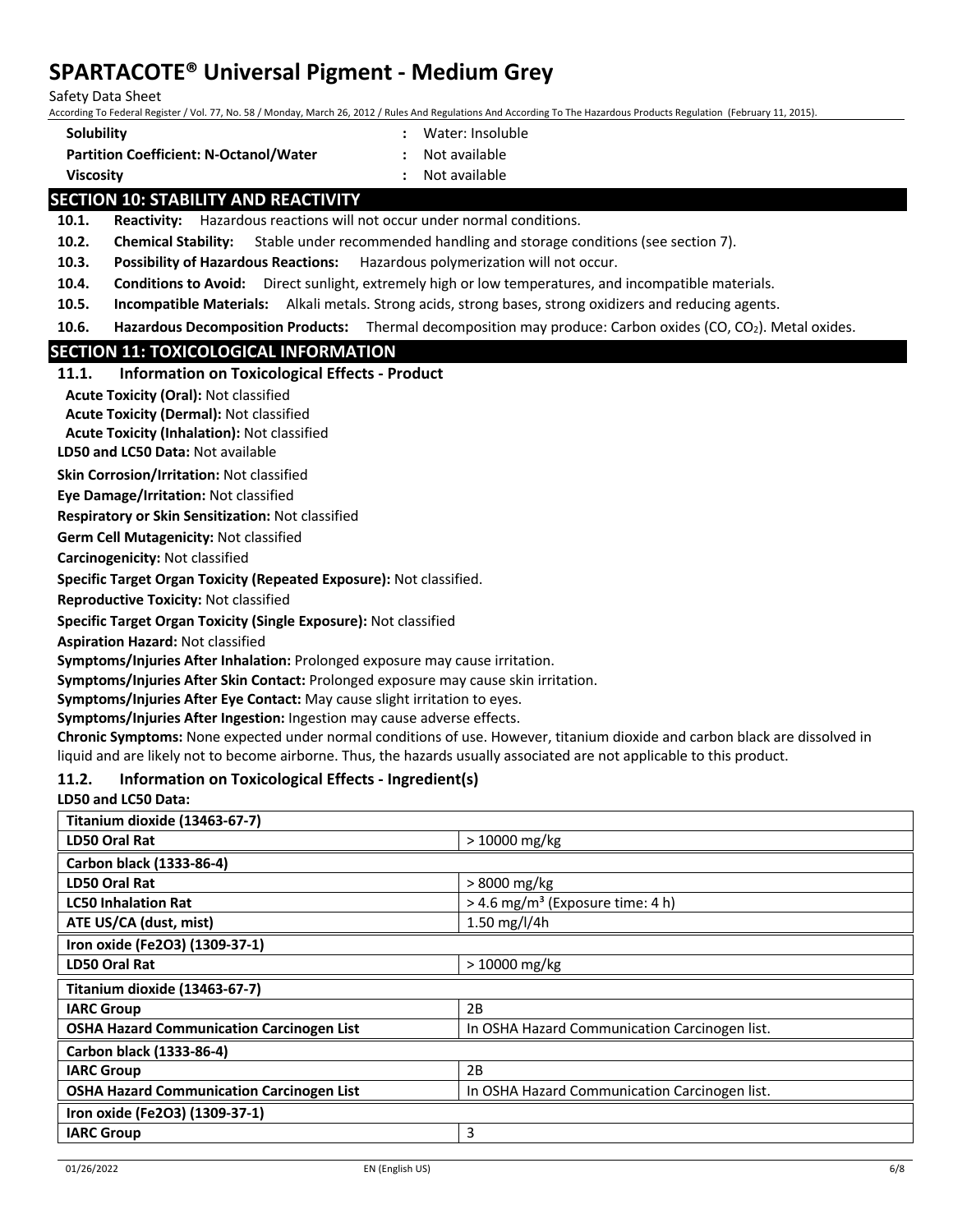Safety Data Sheet

According To Federal Register / Vol. 77, No. 58 / Monday, March 26, 2012 / Rules And Regulations And According To The Hazardous Products Regulation (February 11, 2015).

## **SECTION 12: ECOLOGICAL INFORMATION**

## **12.1. Toxicity** No additional information available

| Carbon black (1333-86-4)                                |                                                                   |  |  |
|---------------------------------------------------------|-------------------------------------------------------------------|--|--|
| EC50 Daphnia 1                                          | 5600 mg/l (Exposure time: 24 h - Species: Daphnia magna)          |  |  |
| Iron oxide (Fe2O3) (1309-37-1)                          |                                                                   |  |  |
| LC50 Fish 1                                             | 100000 mg/l (Exposure time: 96 h - Species: Danio rerio [static]) |  |  |
| <b>Persistence and Degradability</b><br>12.2.           |                                                                   |  |  |
| SPARTACOTE <sup>®</sup> Universal Pigment - Medium Grey |                                                                   |  |  |
| <b>Persistence and Degradability</b>                    | Not established.                                                  |  |  |

#### **12.3. Bioaccumulative Potential**

#### **SPARTACOTE® Universal Pigment - Medium Grey**

**Bioaccumulative Potential** Not established.

**12.4. Mobility in Soil** Not available

#### **12.5. Other Adverse Effects**

**Other Information:** Avoid release to the environment.

## **SECTION 13: DISPOSAL CONSIDERATIONS**

## **13.1. Waste treatment methods**

**Waste Disposal Recommendations:** Dispose of contents/container in accordance with local, regional, national, territorial, provincial, and international regulations.

**Ecology - Waste Materials:** Avoid release to the environment. This material is hazardous to the aquatic environment. Keep out of sewers and waterways.

## **SECTION 14: TRANSPORT INFORMATION**

The shipping description(s) stated herein were prepared in accordance with certain assumptions at the time the SDS was authored, and can vary based on a number of variables that may or may not have been known at the time the SDS was issued.

- 14.1. In Accordance with DOT Not regulated for transport
- **14.2. In Accordance with IMDG** Not regulated for transport
- 14.3. In Accordance with IATA Not regulated for transport
- 14.4. In Accordance with TDG Not regulated for transport

## **SECTION 15: REGULATORY INFORMATION**

**15.1. US Federal Regulations**

**Titanium dioxide (13463-67-7)**

Listed on the United States TSCA (Toxic Substances Control Act) inventory

**Carbon black (1333-86-4)**

Listed on the United States TSCA (Toxic Substances Control Act) inventory

## **Iron oxide (Fe2O3) (1309-37-1)**

Listed on the United States TSCA (Toxic Substances Control Act) inventory

## **15.2. US State Regulations**

#### **California Proposition 65**

**WARNING:** This product can expose you to Titanium dioxide, which is known to the State of California to cause cancer. For more information go to www.P65Warnings.ca.gov.

| <b>Chemical Name (CAS No.)</b>                             | Carcinogenicity | <b>Developmental</b> | <b>Female Reproductive</b> | <b>Male Reproductive</b> |
|------------------------------------------------------------|-----------------|----------------------|----------------------------|--------------------------|
|                                                            |                 | <b>Toxicity</b>      | <b>Toxicity</b>            | <b>Toxicity</b>          |
| Titanium dioxide (13463-67-7)                              |                 |                      |                            |                          |
| Carbon black (1333-86-4)                                   |                 |                      |                            |                          |
| Titanium dioxide (13463-67-7)                              |                 |                      |                            |                          |
| U.S. - New Jersey - Right to Know Hazardous Substance List |                 |                      |                            |                          |
| U.S. - Pennsylvania - RTK (Right to Know) List             |                 |                      |                            |                          |
| U.S. - Massachusetts - Right To Know List                  |                 |                      |                            |                          |

∕Ւ